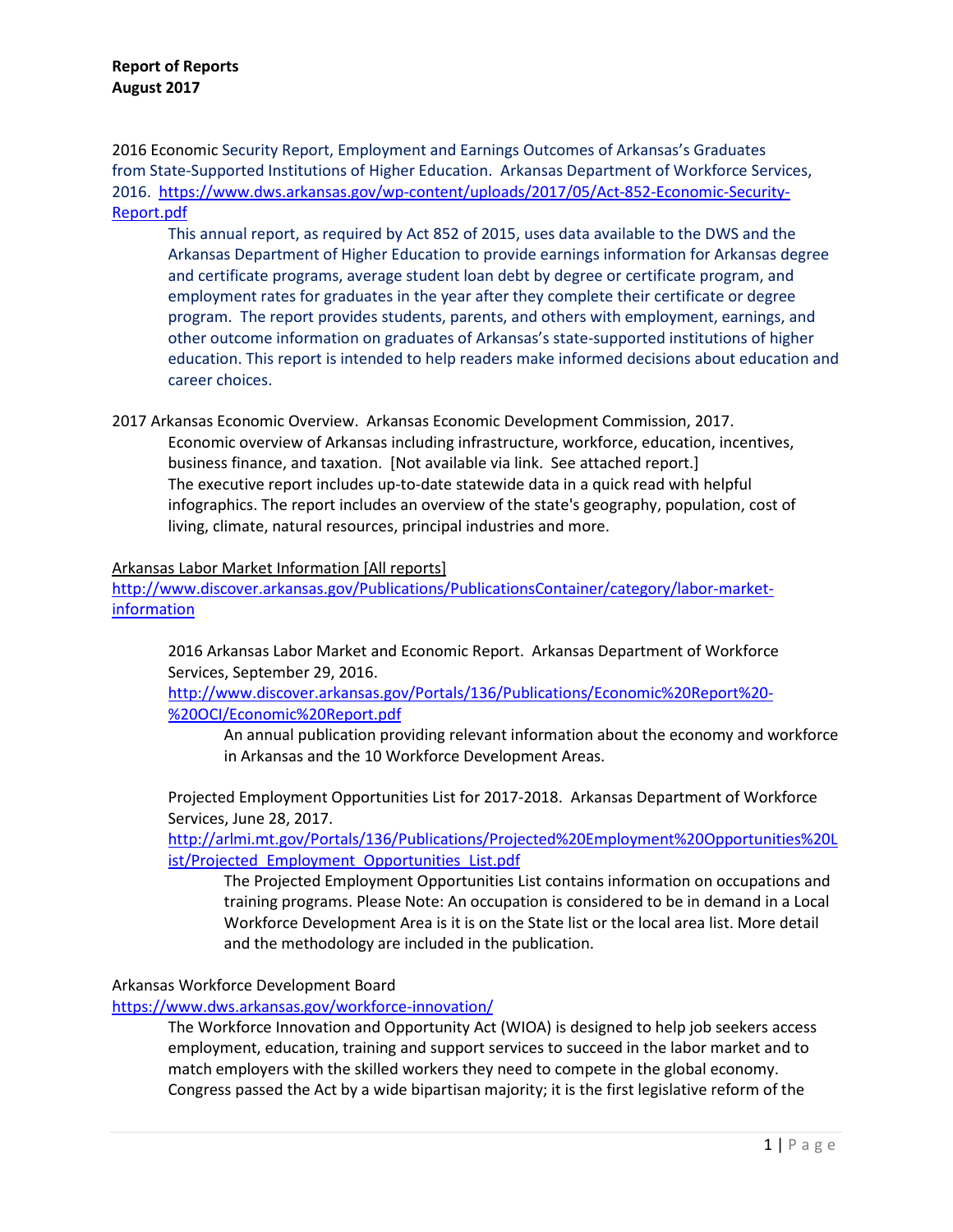public workforce system in more than 15 years. Every year the key programs that form the pillars of WIOA help tens of millions of job seekers and workers nationwide to connect to good jobs and acquire the skills and credentials needed to obtain them.

Arkansas Workforce Innovation Act (WIOA) Plans, Reports and Information [https://www.dws.arkansas.gov/workforce-innovation/wioa-plans-annual-reports-and-more](https://www.dws.arkansas.gov/workforce-innovation/wioa-plans-annual-reports-and-more-information/#toggle-id-1)[information/#toggle-id-1](https://www.dws.arkansas.gov/workforce-innovation/wioa-plans-annual-reports-and-more-information/#toggle-id-1)

Career and Technical Education in High School: Does it Improve Student Outcomes?, Thomas B. Fordham Institute, Shaun Dougherty, Ed.D., April 2016.

[https://edexcellence.net/publications/career-and-technical-education-in-high-school-does-it-improve](https://edexcellence.net/publications/career-and-technical-education-in-high-school-does-it-improve-student-outcomes)[student-outcomes](https://edexcellence.net/publications/career-and-technical-education-in-high-school-does-it-improve-student-outcomes)

Dr. Dougherty coordinated with the Arkansas Research Center to access and analyze their database, which combines secondary, postsecondary, and labor market information. Overall, this study adds to the growing body of evidence on the impact of high school CTE.

Career and Technical Education in Arkansas's K-12 Schools. Research Report, Arkansas Bureau of Legislative Research, July 19, 2016.

[http://www.arkleg.state.ar.us/assembly/2015/Meeting%20Attachments/410/I14552/Career%20and%2](http://www.arkleg.state.ar.us/assembly/2015/Meeting%20Attachments/410/I14552/Career%20and%20Technical%20Education%20in%20Arkansas) [0Technical%20Education%20in%20Arkansas's%20K-12%20Schools.pdf](http://www.arkleg.state.ar.us/assembly/2015/Meeting%20Attachments/410/I14552/Career%20and%20Technical%20Education%20in%20Arkansas)

Arkansas law asserts that "A rigorous career and technical education program of study that links secondary education and postsecondary education and combines academic and technical education in a structured sequence of courses that progresses from broad foundation skills to occupationally specific courses shall be made available" (§ 6-5-1002(b)(1)). To this end, the Bureau of Legislative Research examined career and technical education (CTE) in the state's public K-12 schools as part of the 2016 adequacy study. The statute identifying what must be examined in the adequacy study (§ 10-3-2102) does not specifically require analysis on career and technical education. However, a report on career and technical education was requested by Education Committee members. The BLR provides this document in fulfillment of that request. This report examines the governance of CTE, the state CTE requirements for students and districts, the courses available through CTE and how CTE is funded and delivered in Arkansas.

The Condition of Participation, Outcomes, Expenditures and Funding of Secondary Career Centers in Arkansas. Shaun Daughtery, Ed.D., March 2017. [To be released in September 2017]

This report summarizes analysis of student-level and budget data for secondary career centers in Arkansas. The purpose of the report is to shed light on what programs students participate in when attending technical centers, and how their participation may relate to high school, postsecondary, and early labor market outcomes. In addition, the report uses original survey data from state directors of CTE from 23 states, to provide additional context for the state of funding secondary career centers (and CTE, in general) in Arkansas. The report also aims to examine the relative expenditures per secondary career center and consider whether funding mechanisms are consistent with established policy, as well as the range of costs associated with similar programs across different locations in the state.